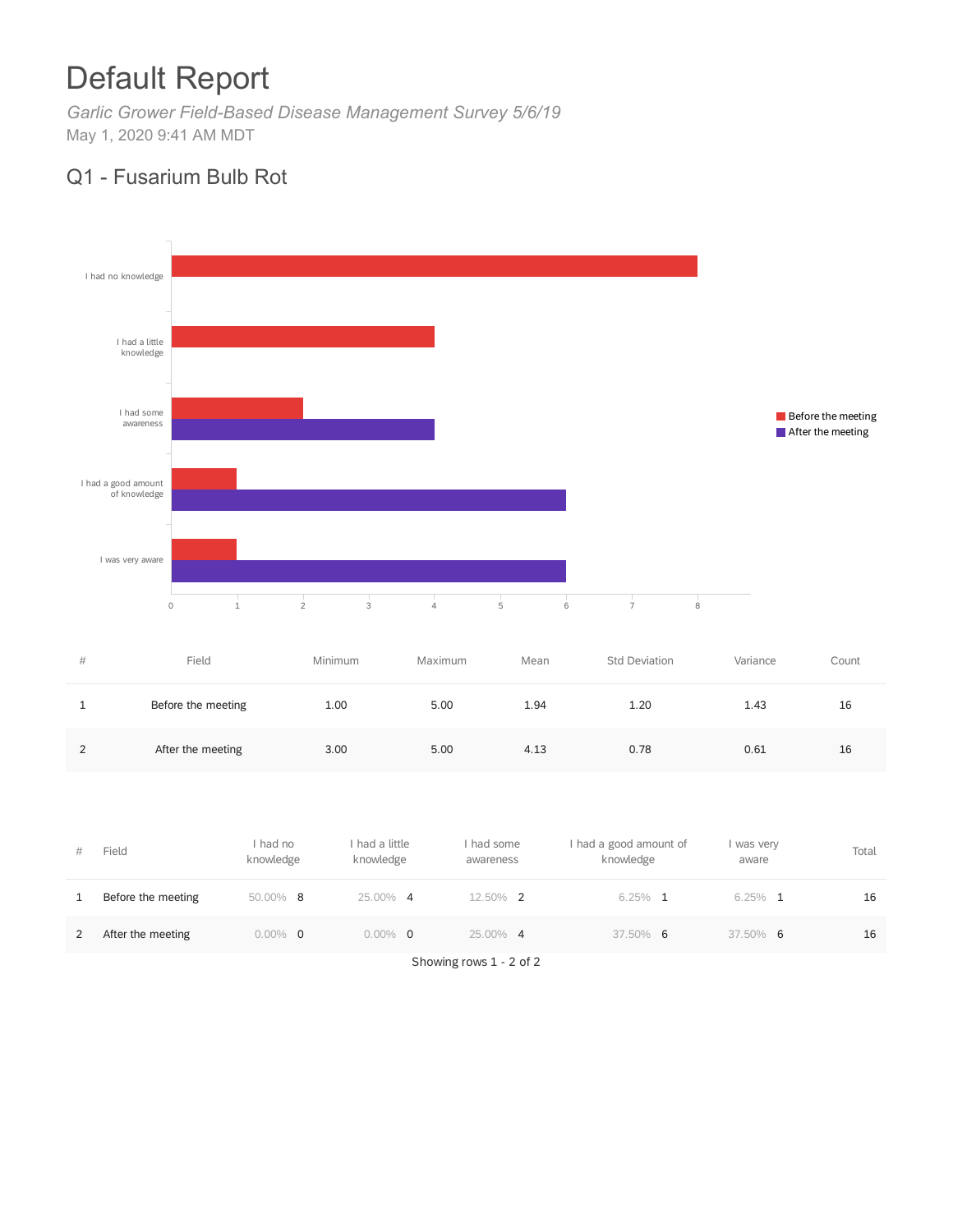#### Q3 - Fusarium Basil Rot



| #             | Field              | Minimum | Maximum | Mean | <b>Std Deviation</b> | Variance | Count |
|---------------|--------------------|---------|---------|------|----------------------|----------|-------|
|               | Before the meeting | 1.00    | 4.00    | 1.88 | 0.93                 | 0.86     | 16    |
| $\mathcal{D}$ | After the meeting  | 3.00    | 5.00    | 4.13 | 0.78                 | 0.61     | 16    |

| #            | Field              | had no<br>knowledge | I had a little<br>knowledge | had some<br>awareness | I had a good amount of<br>knowledge | I was very<br>aware | Total |
|--------------|--------------------|---------------------|-----------------------------|-----------------------|-------------------------------------|---------------------|-------|
| $\mathbf{1}$ | Before the meeting | 43.75% 7            | $31.25\%$ 5                 | 18.75% 3              | $6.25\%$ 1                          | $0.00\%$ 0          | 16    |
| 2            | After the meeting  | $0.00\%$ 0          | $0.00\%$ 0                  | 25.00% 4              | $37.50\%$ 6                         | $37.50\%$ 6         | 16    |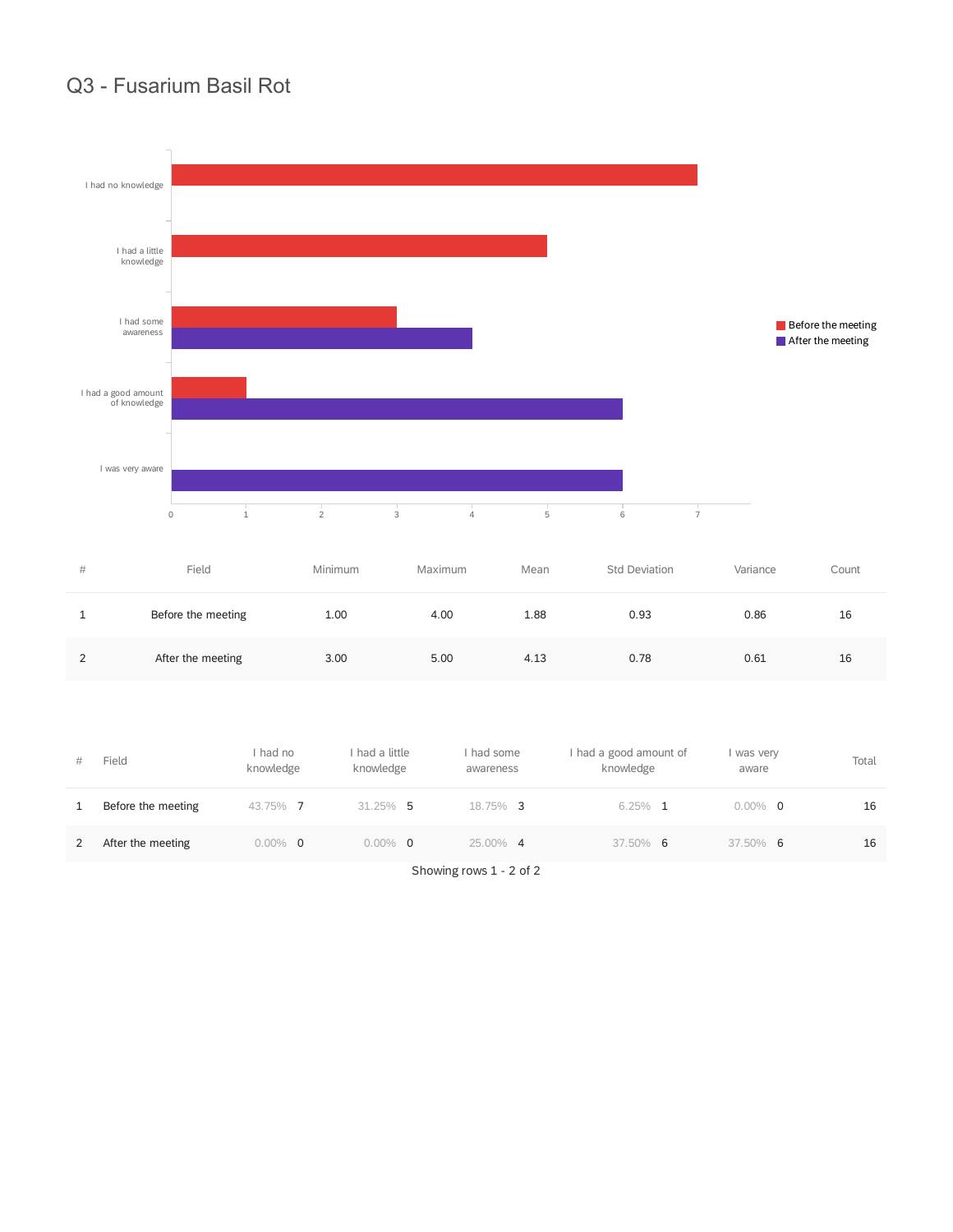# Q4 - Botrytis Disease



| # | Field              | Minimum | Maximum | Mean | Std Deviation | Variance | Count |
|---|--------------------|---------|---------|------|---------------|----------|-------|
|   | Before the meeting | 1.00    | 4.00    | 1.38 | 0.78          | 0.61     | 16    |
| っ | After the meeting  | 2.00    | 5.00    | 3.44 | 1.00          | 1.00     | 16    |

| #            | Field              | had no<br>knowledge | I had a little<br>knowledge | had some<br>awareness | I had a good amount of<br>knowledge | I was very<br>aware | Total |
|--------------|--------------------|---------------------|-----------------------------|-----------------------|-------------------------------------|---------------------|-------|
| $\mathbf{1}$ | Before the meeting | 75.00% 12           | 18.75% 3                    | $0.00\%$ 0            | $6.25\%$ 1                          | $0.00\%$ 0          | 16    |
| 2            | After the meeting  | $0.00\%$ 0          | 18.75% 3                    | $37.50\%$ 6           | 25.00% 4                            | 18.75% 3            | 16    |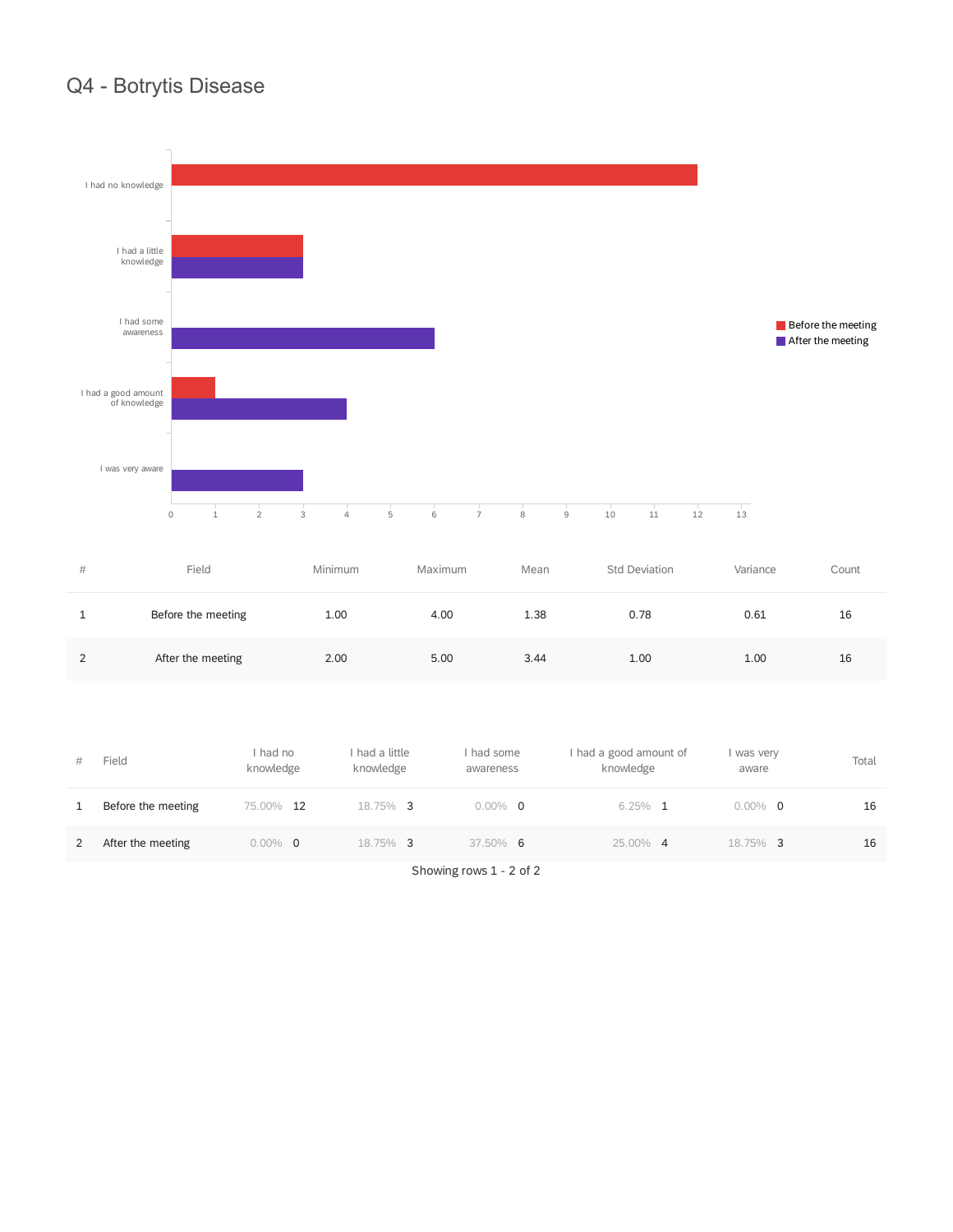#### Q5 - Viruses



| #        | Field              | Minimum | Maximum | Mean | Std Deviation | Variance | Count |
|----------|--------------------|---------|---------|------|---------------|----------|-------|
| <b>.</b> | Before the meeting | 1.00    | 3.00    | 1.63 | 0.78          | 0.61     | 16    |
| 2        | After the meeting  | 1.00    | 5.00    | 3.31 | 0.98          | 0.96     | 16    |

| #            | Field              | had no<br>knowledge | I had a little<br>knowledge | had some<br>awareness | I had a good amount of<br>knowledge | I was very<br>aware | Total |
|--------------|--------------------|---------------------|-----------------------------|-----------------------|-------------------------------------|---------------------|-------|
| $\mathbf{1}$ | Before the meeting | 56.25%<br>-9        | 25.00% 4                    | 18.75% 3              | $0.00\%$ 0                          | $0.00\%$ 0          | 16    |
| 2            | After the meeting  | $6.25\%$ 1          | $6.25\%$ 1                  | $50.00\%$ 8           | 25.00% 4                            | 12.50% 2            | 16    |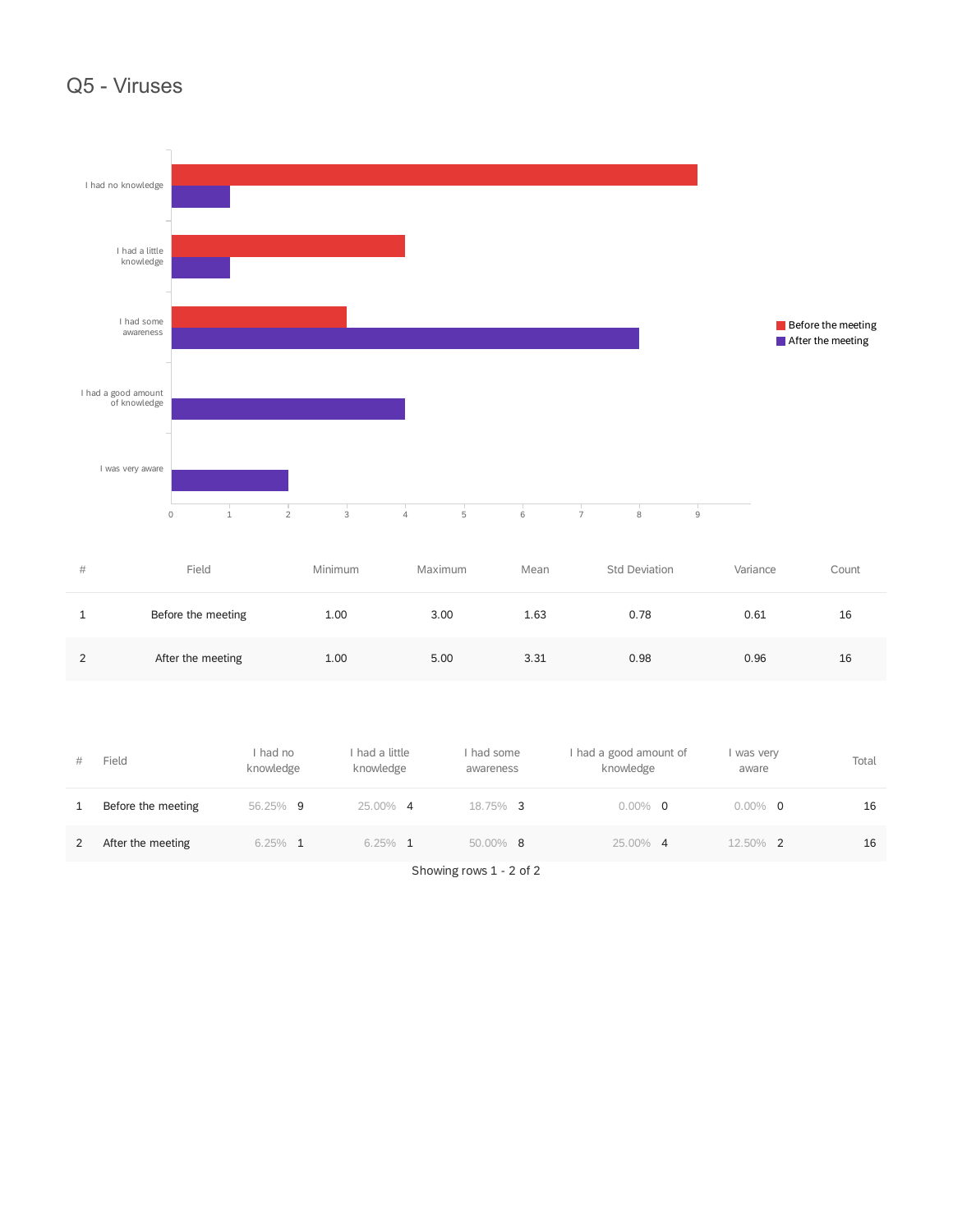# Q6 - Rank your understanding of the relationship between cultural conditions and



### disease formation

| #             | Field              | Minimum | Maximum | Mean | Std Deviation | Variance | Count |
|---------------|--------------------|---------|---------|------|---------------|----------|-------|
|               | Before the meeting | 1.00    | 4.00    | 2.31 | 0.92          | 0.84     | 16    |
| $\mathcal{P}$ | After the meeting  | 3.00    | 5.00    | 3.87 | 0.62          | 0.38     | 15    |

| #            | Field              | had no<br>knowledge | had a little<br>knowledge | had some<br>awareness | I had a good amount of<br>knowledge | was very<br>aware | Total |
|--------------|--------------------|---------------------|---------------------------|-----------------------|-------------------------------------|-------------------|-------|
| $\mathbf{1}$ | Before the meeting | 25.00% 4            | 25.00% 4                  | 43.75% 7              | $6.25\%$ 1                          | $0.00\%$ 0        | 16    |
| 2            | After the meeting  | $0.00\%$ 0          | $0.00\%$ 0                | 26.67% 4              | 60.00% 9                            | 13.33% 2          | 15    |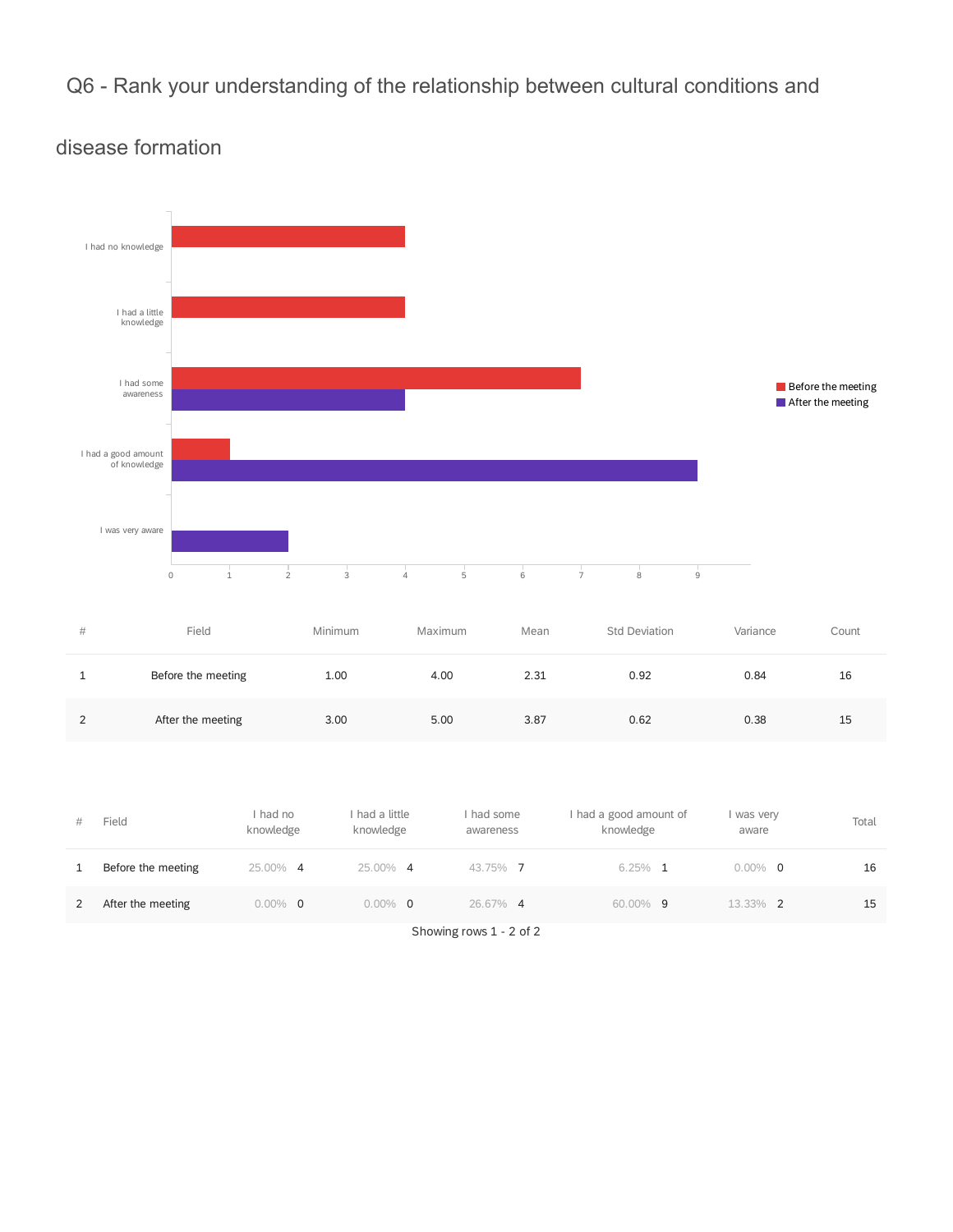Q7 - Rank your understanding of the primary sources of inoculum (cause of disease) for



#### common diseases

| #             | Field              | Minimum | Maximum | Mean | <b>Std Deviation</b> | Variance | Count |
|---------------|--------------------|---------|---------|------|----------------------|----------|-------|
|               | Before the meeting | 1.00    | 3.00    | 1.75 | 0.75                 | 0.56     | 16    |
| $\mathcal{D}$ | After the meeting  | 2.00    | 4.00    | 3.38 | 0.78                 | 0.61     | 16    |

| #            | Field              | I had no<br>knowledge | had a little<br>knowledge | had some<br>awareness | had a good amount of<br>knowledge | I was very<br>aware | Total |
|--------------|--------------------|-----------------------|---------------------------|-----------------------|-----------------------------------|---------------------|-------|
| $\mathbf{1}$ | Before the meeting | 43.75% 7              | 37.50% 6                  | 18.75% 3              | $0.00\%$ 0                        | $0.00\%$ 0          | 16    |
| 2            | After the meeting  | $0.00\%$ 0            | 18.75% 3                  | 25.00% 4              | 56.25% 9                          | $0.00\%$ 0          | 16    |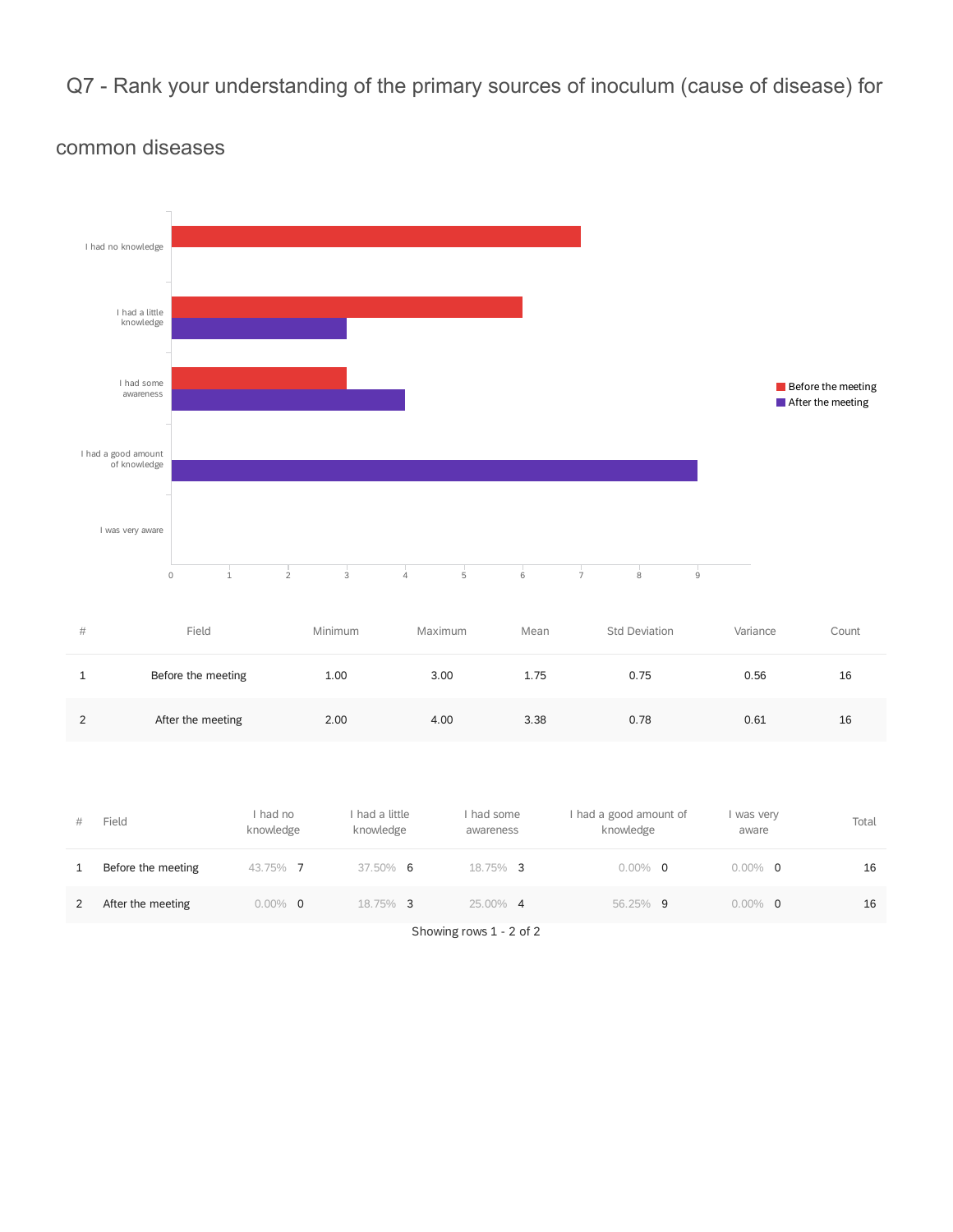Q9 - Are you aware of any cultural changes you could make on your farm which might

reduce your disease severity?

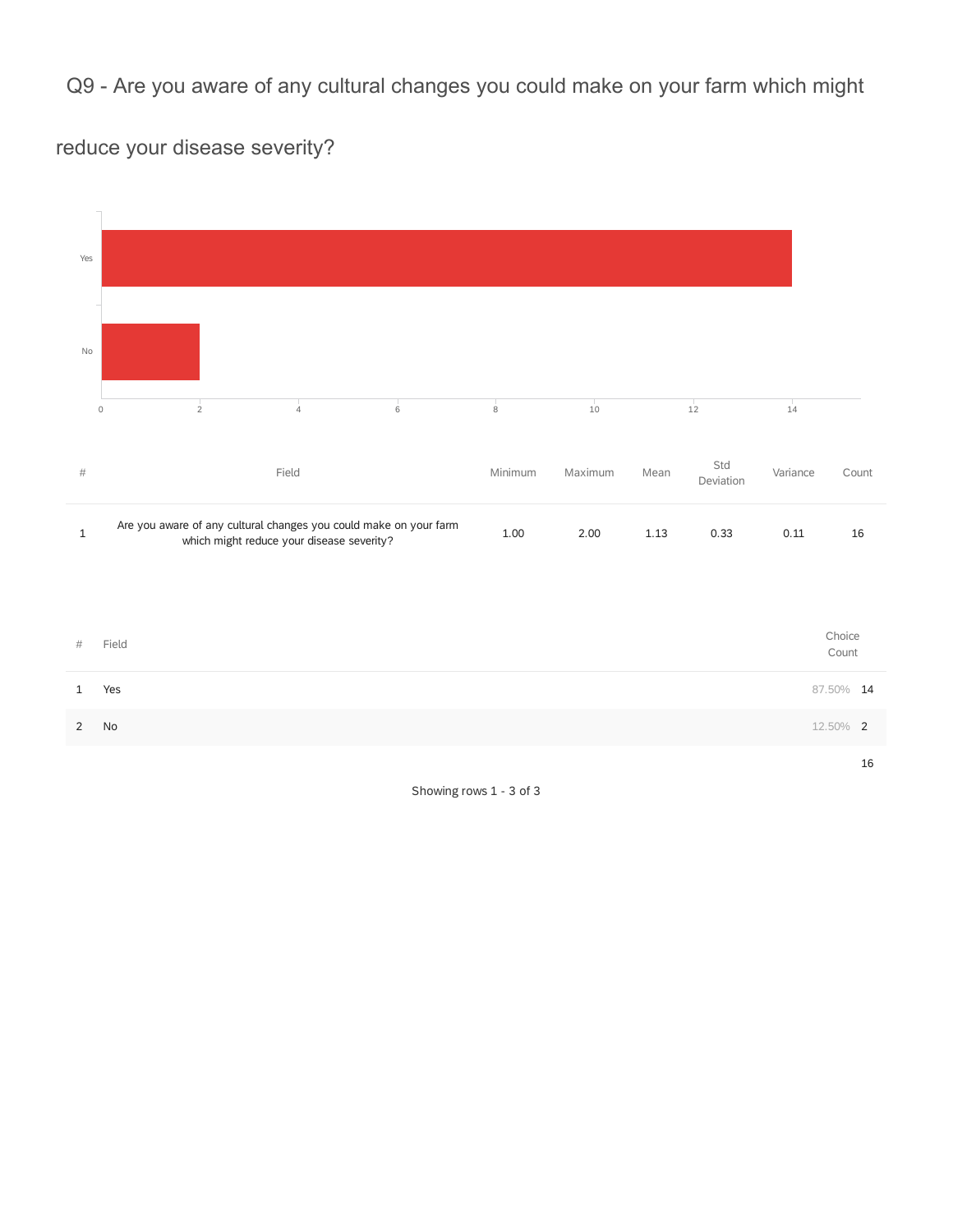# Q10 - If yes, what are they?

If yes, what are they?

#### NAPP

Healthy clove planting, good drainage, pH levels, nitrogen levels, soil testing

Better temperature control during curing

Remove mite cloves

Nitrogen not so necessary, think will stay away from mulch

Need to address temperature during drying process

Clean untreated straw

Full usage of greenhouses that have fans and shade cloth. We current use them to cure sweet potatoes, and some onions.

Not sure - it's our first year at the new property so I need to see how the garlic does this year

Sanitizers, sorting seed

mulch, vigilance